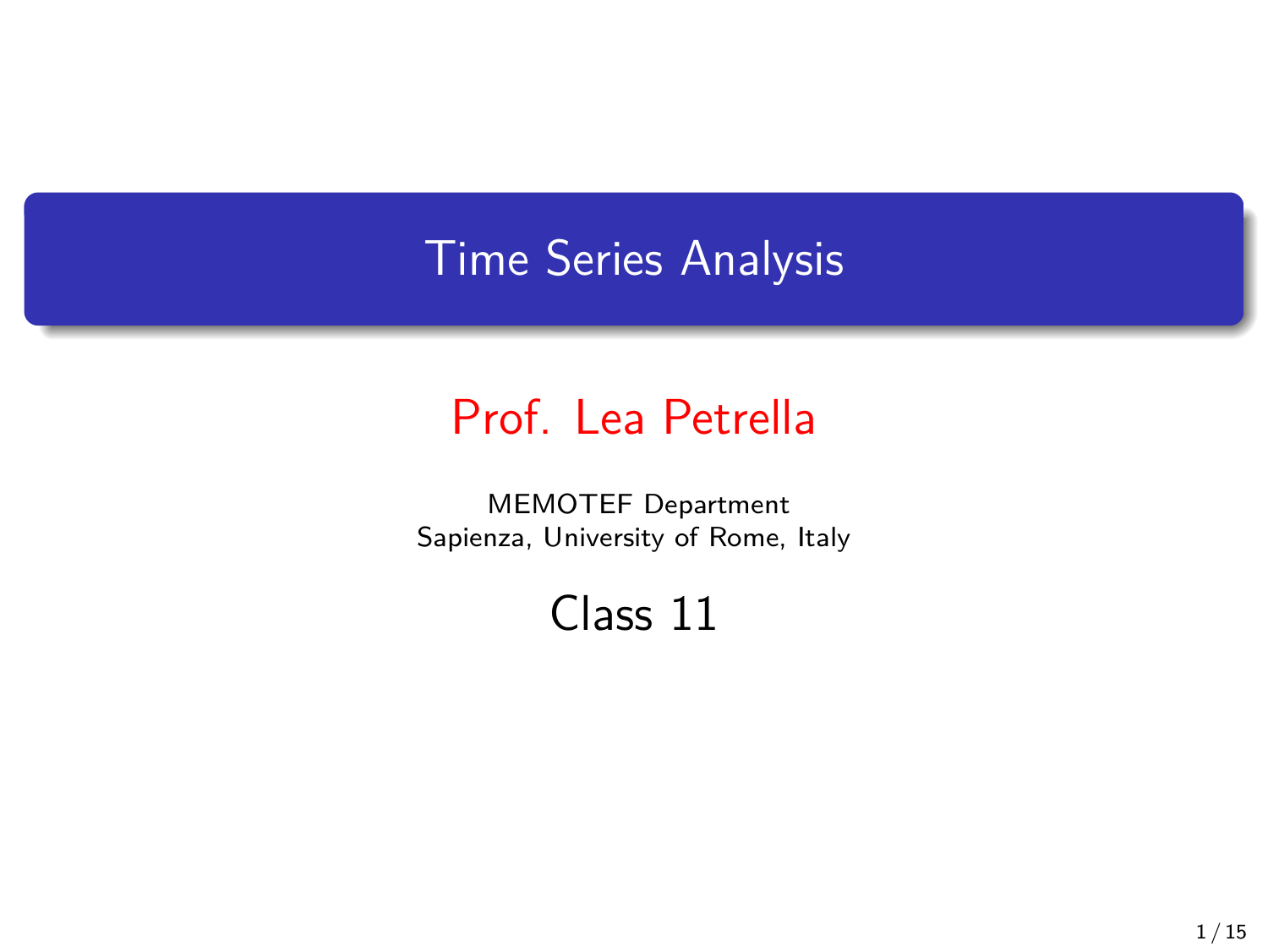### Forecasting with ARMA

- After the model is chosen and diagnostic is done, the *ARMA*(*p, q*) can be used to forecast future values of the time series.
- In probabilistic terms, the forecast is considered on the basis of the collected information on the process at time  $t$ , denoted  $\mathcal{F}_t$ , where

$$
\mathcal{F}_t = \{X_t, X_{t-1}, X_{t-2}, \cdots, X_0, X_{-1}, \cdots\}.
$$

- Goal: To forecast the value of the process at time  $t + k$ ,  $X_{t+k}$ , conditioning on *F<sup>t</sup>* .
- Define  $\hat{X}_{t+k}$  the predictor of  $X_{t+k}$  and  $\hat{x}_{t+k}$  its realization.
- Choose  $\hat{X}_{t+k}$  such that it minimizes the forecast men squared error

$$
\mathbb{E}(e_{t+k}^2)=\mathbb{E}(X_{t+k}-\hat{X}_{t+k})^2,
$$

where  $e_{t+k} = X_{t+k} - \hat{X}_{t+k}$  is the forecast error and is a measure of the model predictive ability.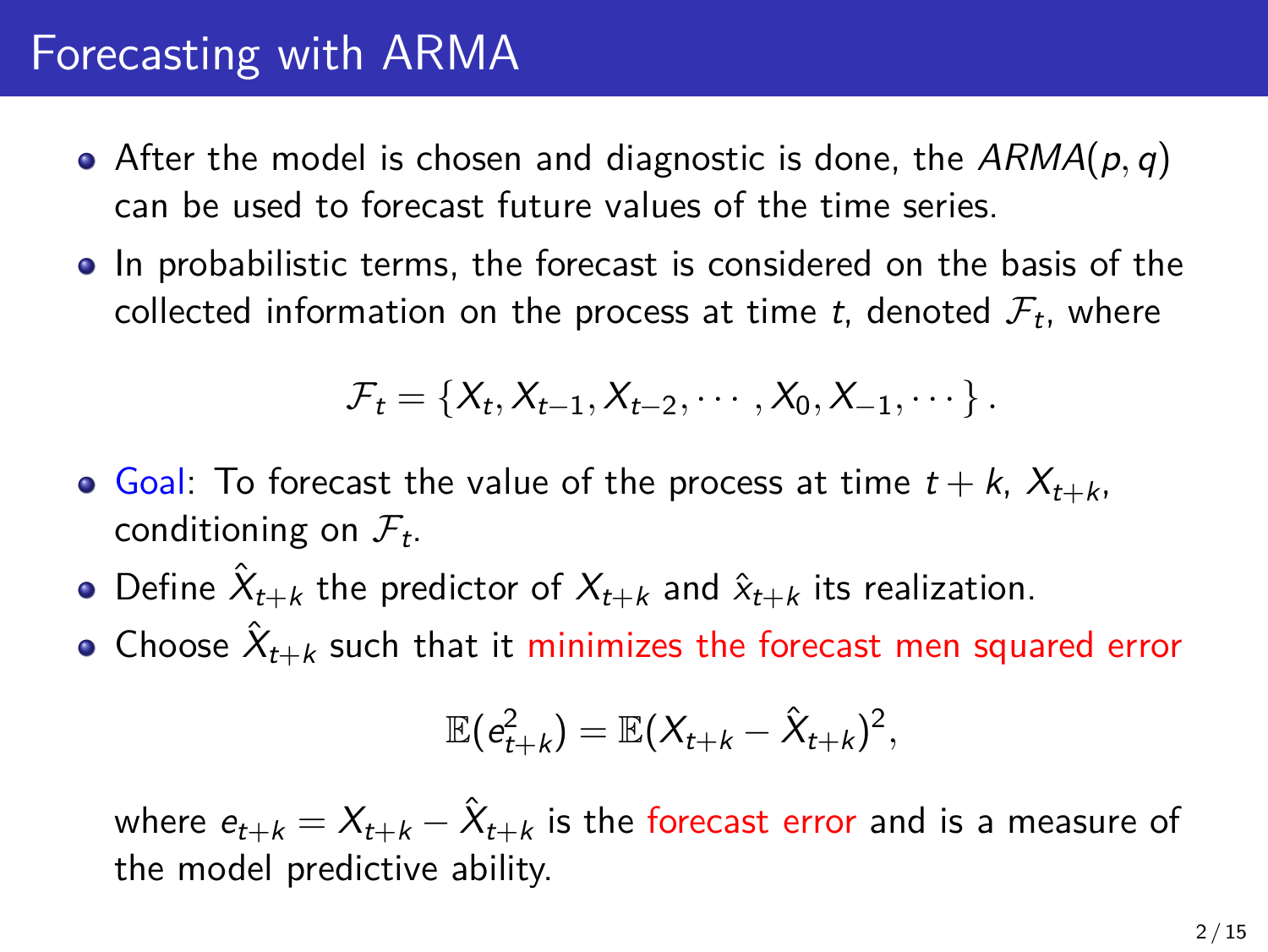It can be shown that the <mark>best</mark> predictor  $\hat{X}_{t+k}$  is given by its conditional expected value:

$$
\hat{X}_{t+k} = \mathbb{E}(X_{t+k}|\mathcal{F}_t) = \mathbb{E}_t(X_{t+k}).
$$

Consider that for conditional expected values we have

$$
\mathbb{E}(X_{t+j}|\mathcal{F}_t) = x_{t+j} \quad \text{if } j \leq 0
$$
  

$$
\mathbb{E}(X_{t+j}|\mathcal{F}_t) = \hat{x}_{t+j} \quad \text{if } j > 0
$$

Setting  $e_t = X_t - \hat{X}_t$ 

$$
\mathbb{E}(\epsilon_{t+j}|\mathcal{F}_t) = e_{t+j} \quad \text{if } j \leq 0
$$
  

$$
\mathbb{E}(\epsilon_{t+j}|\mathcal{F}_t) = 0 \quad \text{if } j > 0
$$

• Recall that  $e_{t+k}$  is a random variable thus, it is worth to evaluate its probabilistic structure.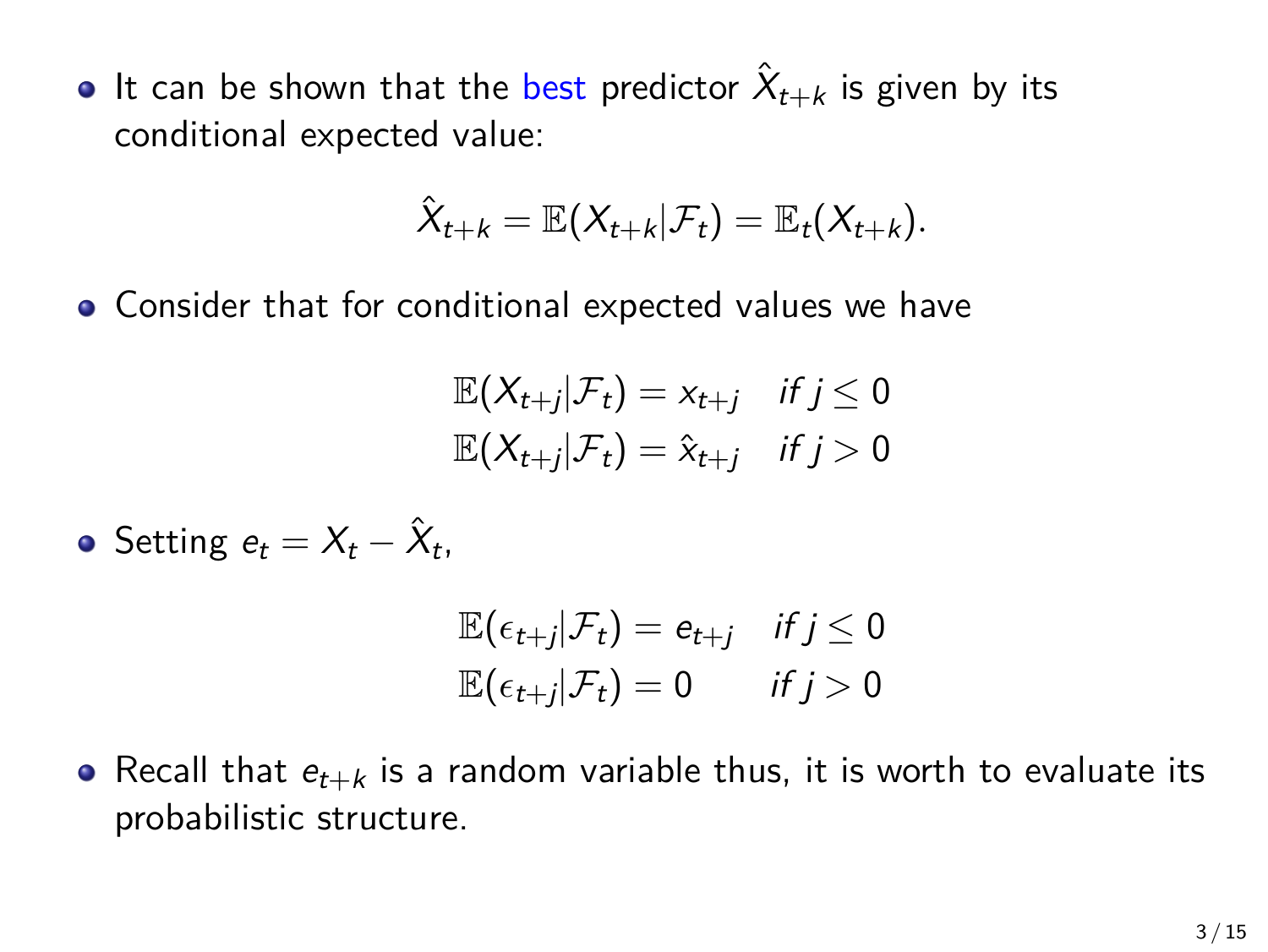- For the *ARMA* process it can be shown that as the forecasting horizon increases  $(k \rightarrow \infty)$ :
- the forecast tends to the unconditional mean of the process

$$
\lim_{k\to\infty}\hat{X}_{t+j}=\mathbb{E}(X_{t+j}),
$$

• the variance of the error tends to the unconditional variance of the process

$$
\lim_{k\to\infty} \text{Var}(e_{t+j}) = \text{Var}(X_t).
$$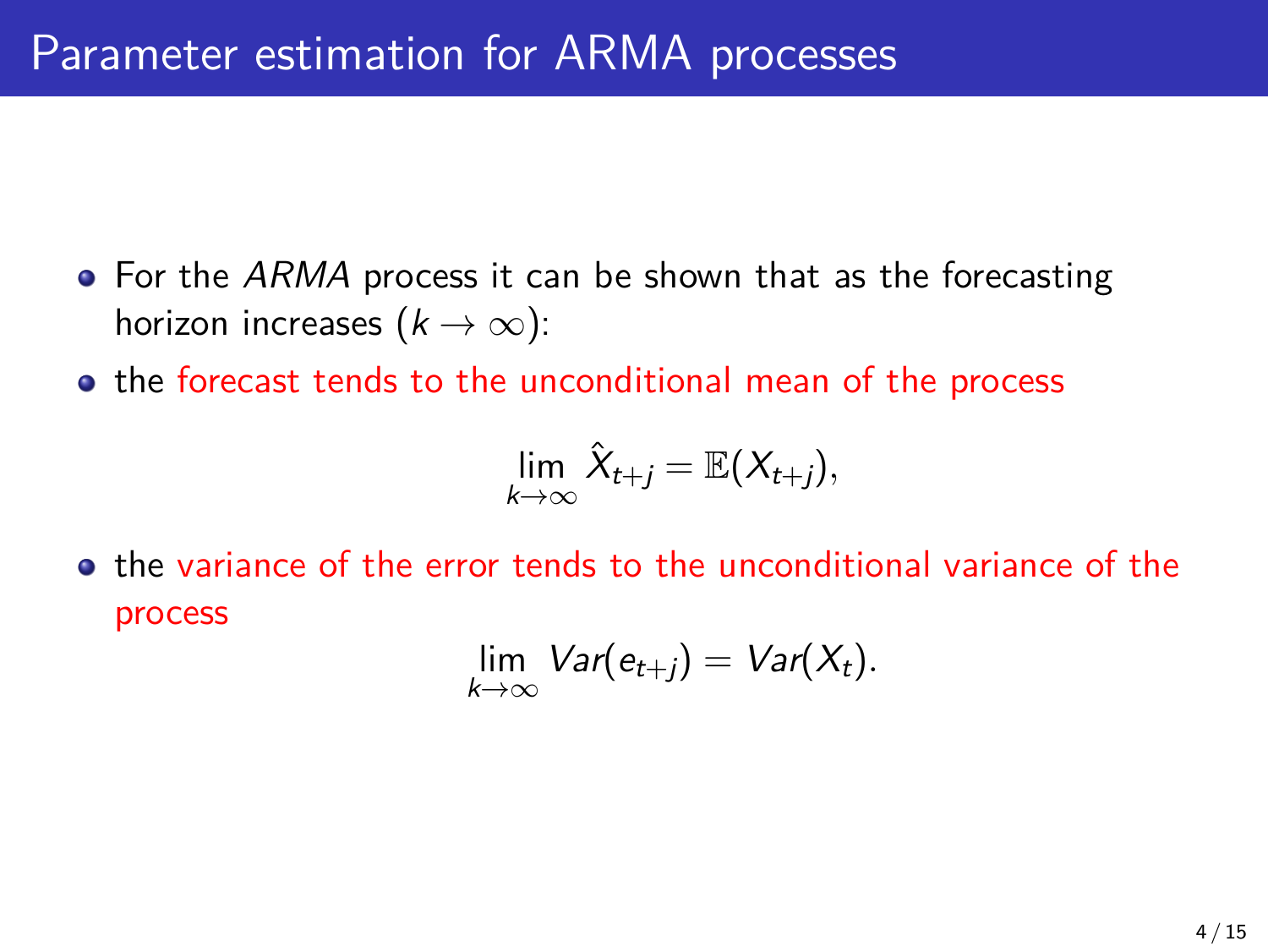• Consider a stationary  $AR(1)$  process

$$
X_t = \delta + \varphi X_{t-1} + \epsilon_t.
$$

**•** If the parameters were known, the one step ahead  $(k = 1)$  forecast would be

$$
\hat{x}_{t+1} = \mathbb{E}_t(X_{t+1}) = \mathbb{E}_t(\delta + \varphi X_t + \epsilon_{t+1}) = \delta + \varphi x_t.
$$

• The forecasting error

$$
e_{t+1} = X_{t+1} - \hat{X}_{t+1} = \delta + \varphi x_t + \epsilon_{t+1} - (\delta + \varphi x_t) = \epsilon_{t+1}
$$

$$
\Rightarrow \text{Var}(e_{t+1}) = \text{Var}(\epsilon_{t+1}) = \sigma^2.
$$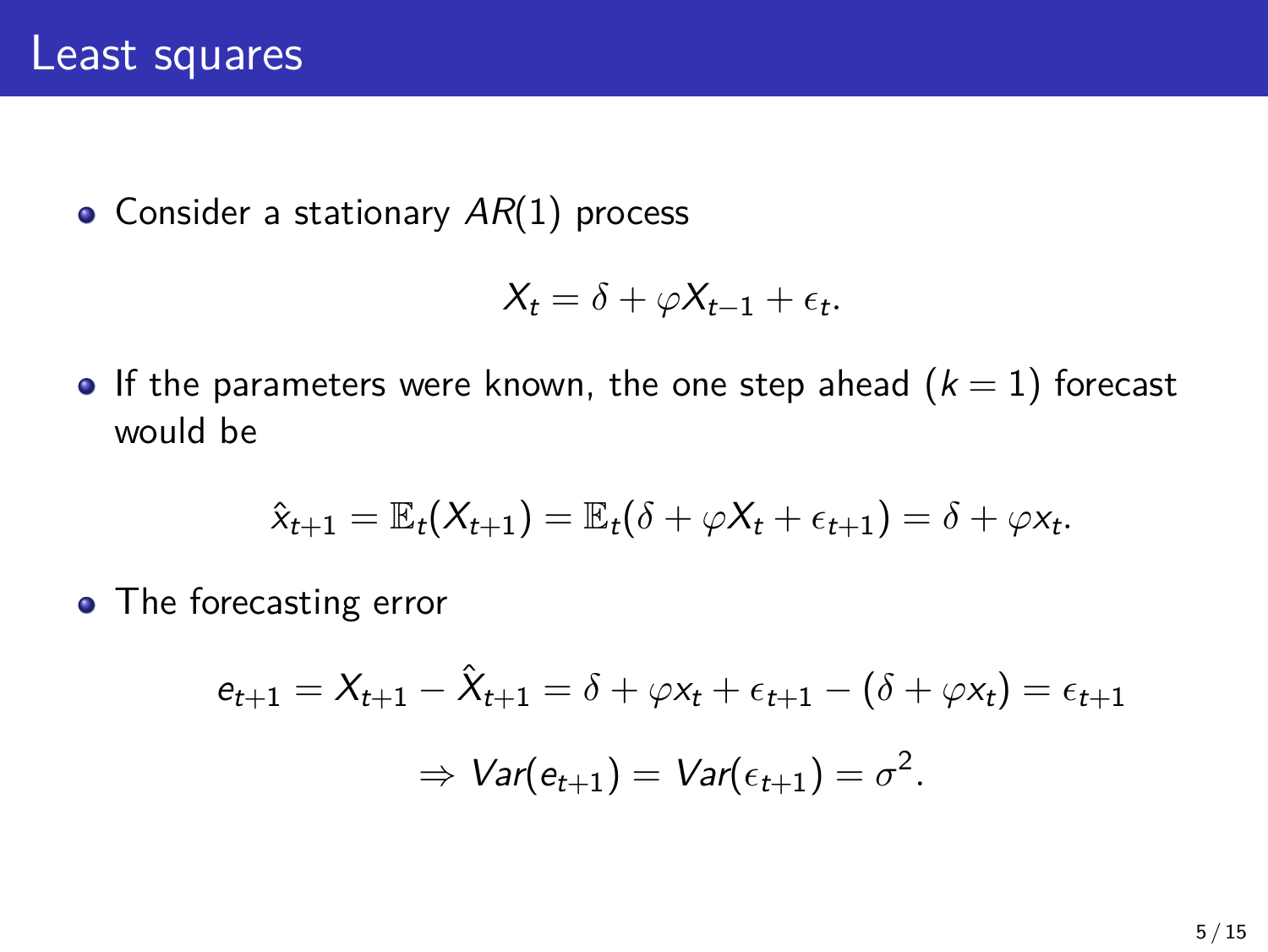• In order to forecast  $k = 2$  steps ahead:

$$
\hat{x}_{t+2} = \mathbb{E}_t(X_{t+2}) = \mathbb{E}_t(\delta + \varphi X_{t+1} + \epsilon_{t+2}) = \delta + \mathbb{E}_t(\varphi X_{t+1})
$$
  
=  $\delta + \varphi \hat{x}_{t+1} = \delta + \varphi(\delta + \varphi x_t) = \delta + \delta \varphi + \varphi^2 x_t = \delta(1 + \varphi) + \varphi^2 x_t.$ 

• The forecasting error becomes

$$
e_{t+2} = X_{t+2} - \hat{X}_{t+2} = \delta + \varphi X_{t+1} + \epsilon_{t+2} - \delta - \varphi \hat{X}_{t+1}
$$

$$
= \epsilon_{t+2} + \varphi(X_{t+1} - \hat{X}_{t+1}) = \epsilon_{t+2} + \varphi \epsilon_{t+1} = \epsilon_{t+2} + \varphi \epsilon_{t+1}.
$$

• Therefore,

$$
Var(e_{t+2}) = Var(\epsilon_{t+2} + \varphi \epsilon_{t+1}) = \sigma^2(1+\varphi^2).
$$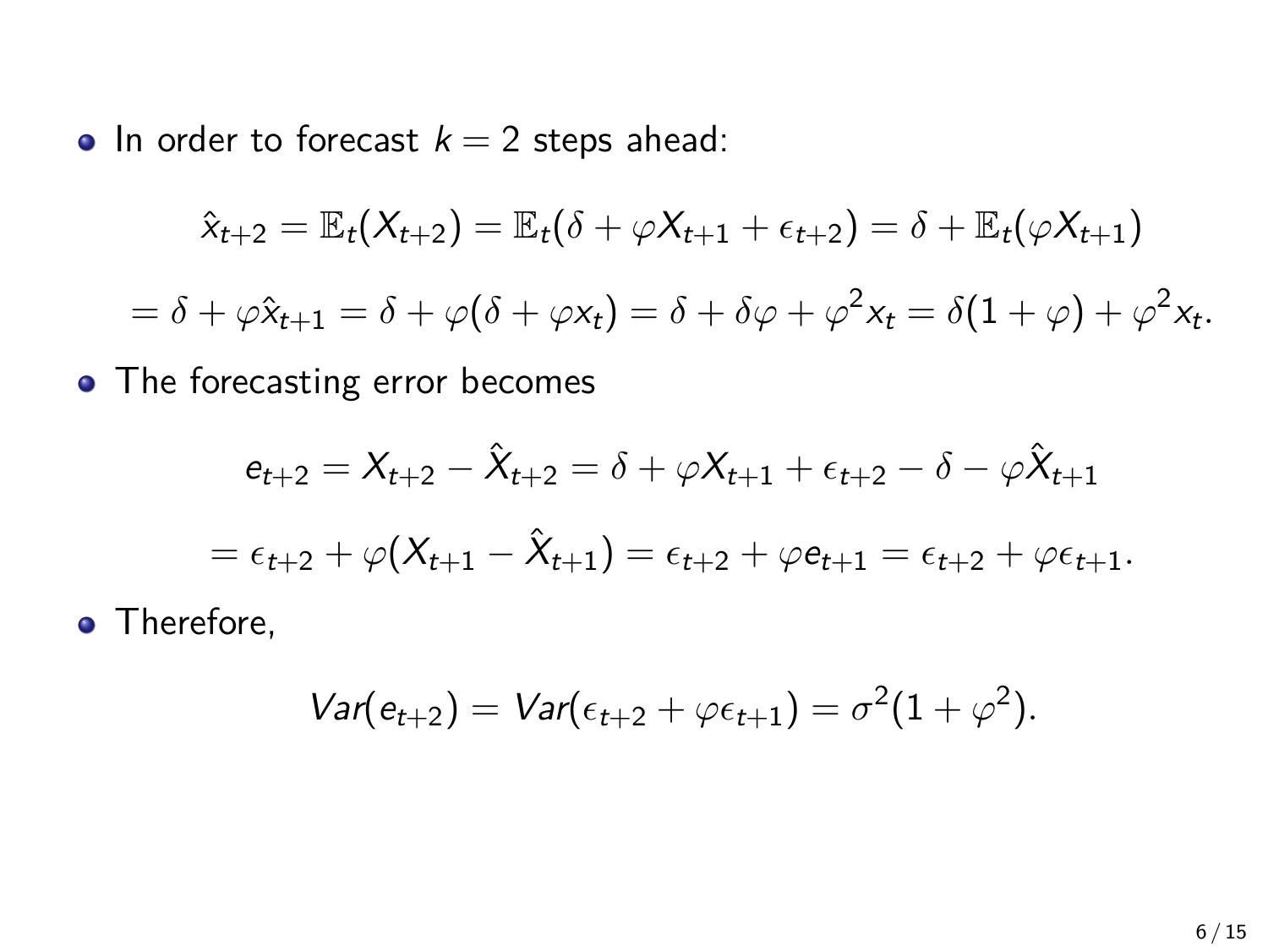By iterating the procedure, the general *k*-th steps ahead forecst will be

$$
\hat{x}_{t+k} = \delta(1 + \varphi + \varphi^2 + \dots + \varphi^{k-1}) + \varphi^k x_t
$$
  
Var(e\_{t+k}) =  $\sigma^2(1 + \varphi^2 + \varphi^4 + \dots + \varphi^{2(k-1)}).$ 

• As the horizon increases:

$$
\lim_{k \to \infty} \varphi^k = 0
$$
  

$$
\lim_{k \to \infty} (1 + \varphi + \varphi^2 + \dots + \varphi^{k-1}) = \frac{1}{1 - \varphi}
$$
  

$$
\lim_{k \to \infty} (1 + \varphi^2 + \dots + \varphi^{2(k-1)}) = \frac{1}{1 - \varphi^2}
$$
  

$$
\lim_{k \to \infty} \hat{x}_{t+k} = \frac{\delta}{(1 - \varphi)}.
$$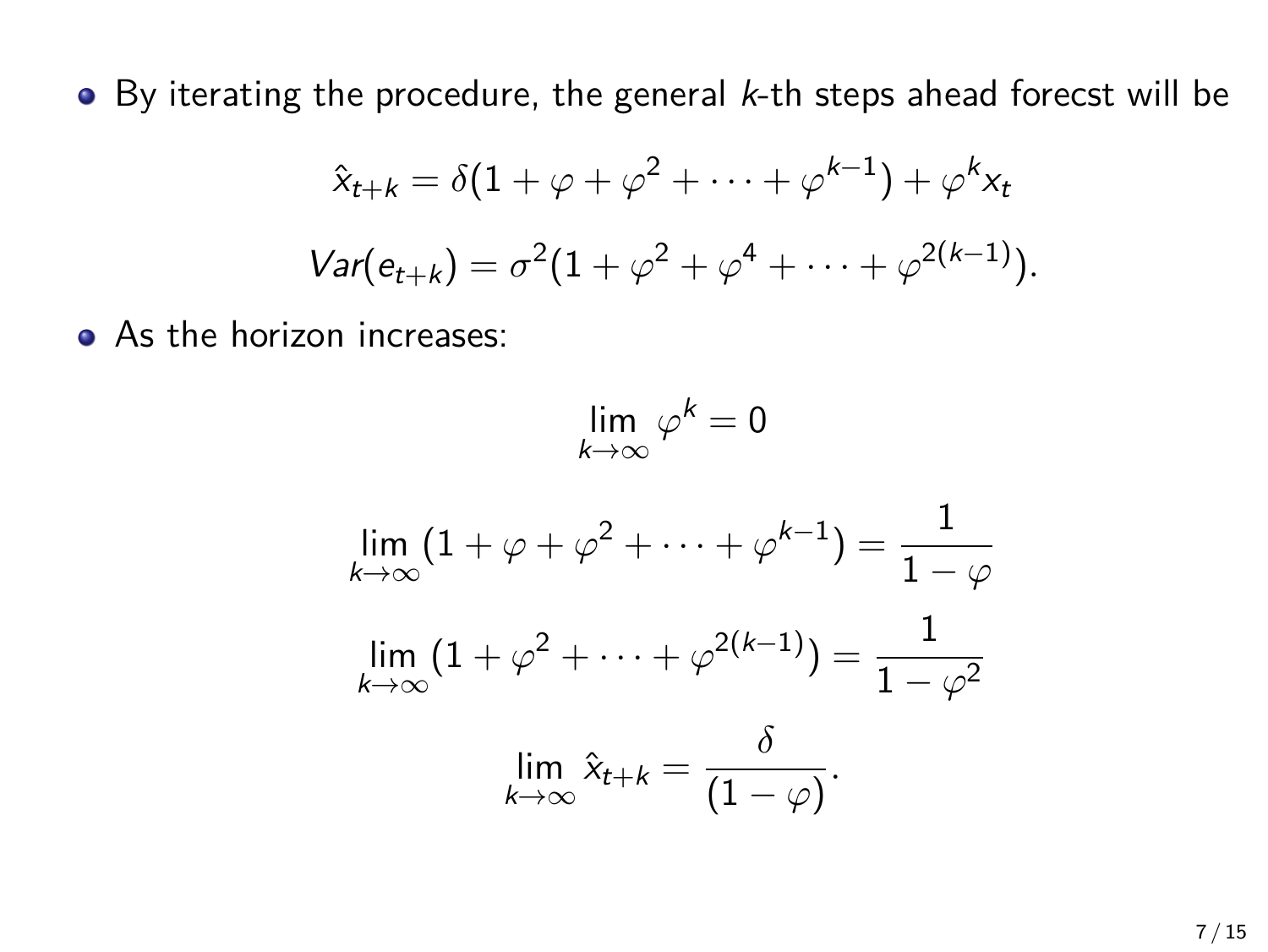- That is, for the AR(1), the point forecast converges to the unconditional mean. If  $\delta = 0$ , then the forecast converges to zero.
- The variance tends to the unconditional variance of the process

$$
\lim_{k\to\infty} \text{Var}(e_{t+k}) = \frac{\sigma^2}{1-\varphi^2}.
$$

- The parameters in the model are replaced by their estimates  $\hat{\delta}$ ,  $\hat{\varphi}$ ,  $\hat{\sigma^2}$ .
- Same conditions hold for the *AR*(*p*). (As *k* increases, the estimate becomes the unconditional mean of the process and the variance becomes the unconditional variance of the process.)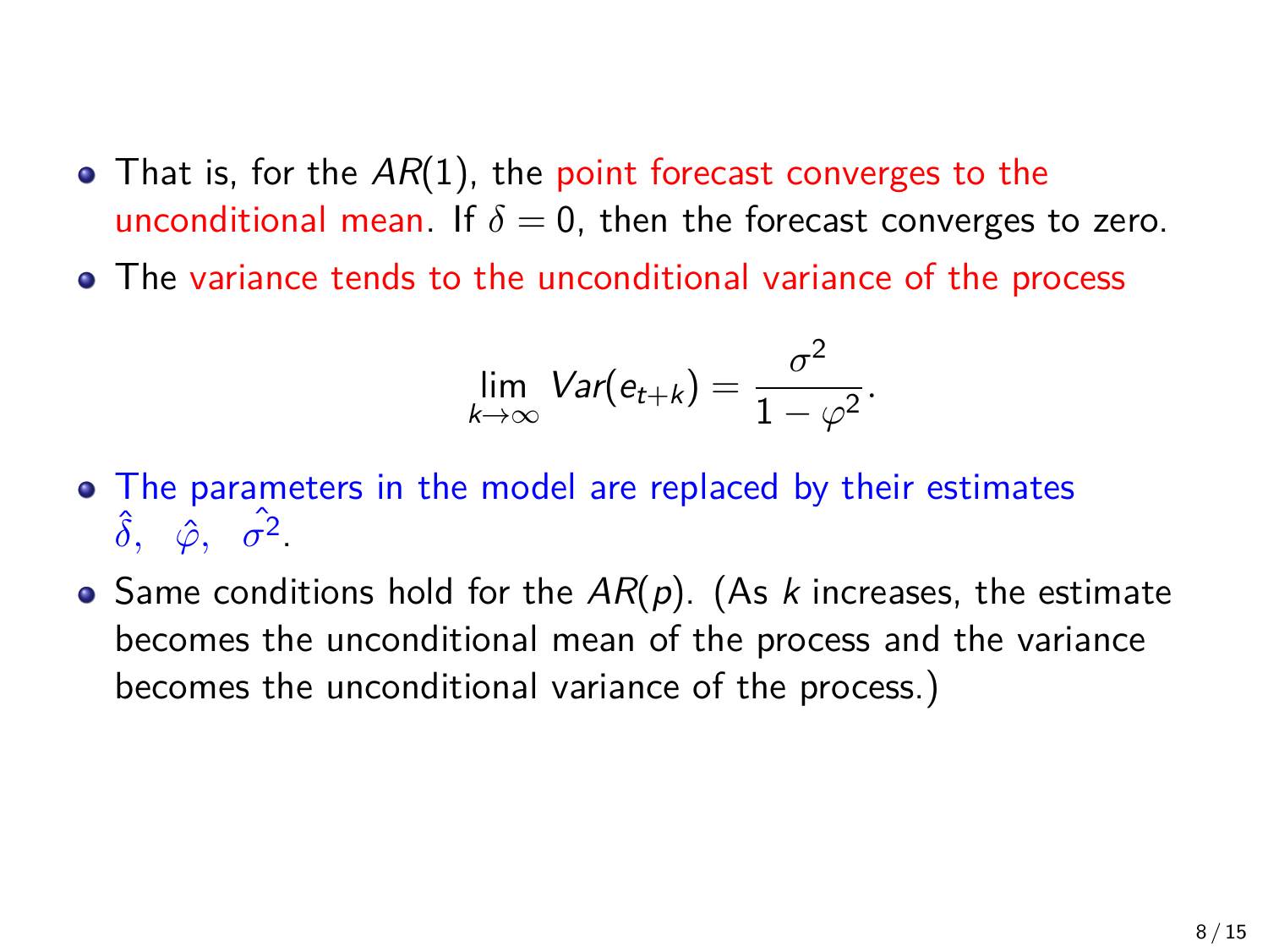# $MA(1)$

Consider the *MA*(1) process

$$
X_t = \delta + \theta \epsilon_{t-1} + \epsilon_t.
$$

• The one-step ahead forecast is given by

$$
\hat{x}_{t+1} = \mathbb{E}_t(X_{t+1}) = \mathbb{E}_t(\delta + \theta \epsilon_t + \epsilon_{t+1}) =
$$
  
=  $\delta + \theta \mathbb{E}_t(\epsilon_t) + \mathbb{E}_t(\epsilon_{t+1}) = \delta + \theta \epsilon_t.$ 

Assuming  $\epsilon_t = e_t$ , the one-step ahead forecast error is

$$
e_{t+1} = X_{t+1} - \hat{X}_{t+1} = \delta + \theta \epsilon_t + \epsilon_{t+1} - (\delta + \theta e_t) = \epsilon_{t+1}.
$$

• The expectation is null and the variance

$$
Var(e_{t+1}) = Var(\epsilon_{t+1}) = \sigma^2.
$$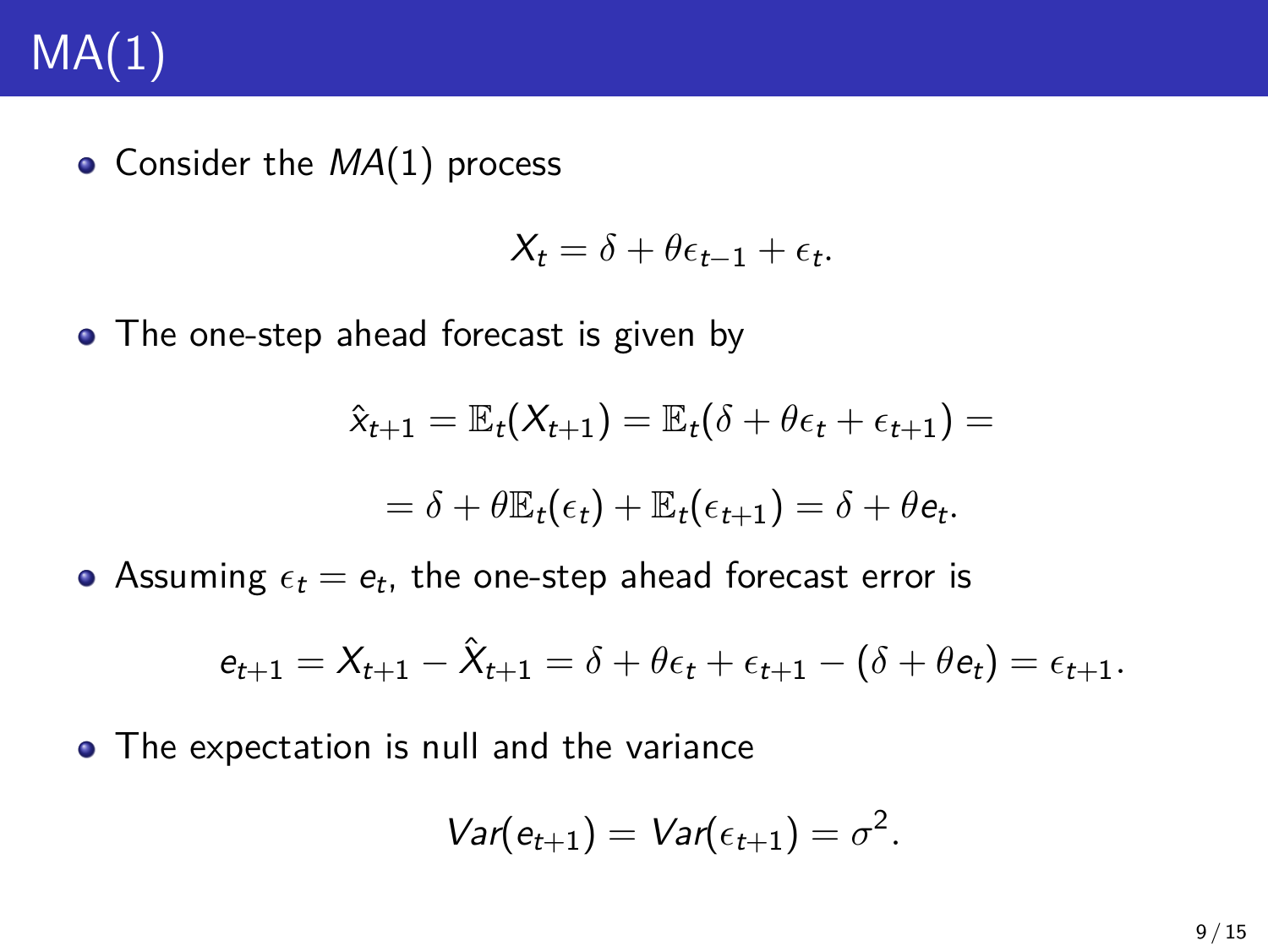• The two steps ahead forecast becomes

$$
\hat{x}_{t+2} = \mathbb{E}_t(X_{t+2}) = \mathbb{E}_t(\delta + \theta \epsilon_{t+1} + \epsilon_{t+2}) =
$$
  
=  $\delta + \theta \mathbb{E}_t(\epsilon_{t+1}) + \mathbb{E}_t(\epsilon_{t+2}) = \delta.$ 

- The forecast with an *MA*(1) remains constant and equal to the unconditional expectation of *X<sup>t</sup>* after two steps ahead.
- The same holds for an *MA*(*q*).
- In general: not trivial forecasts are obtained only for *k ≤ q*. For horizon *k > q* the forecast coincides with the unconditional mean of the model.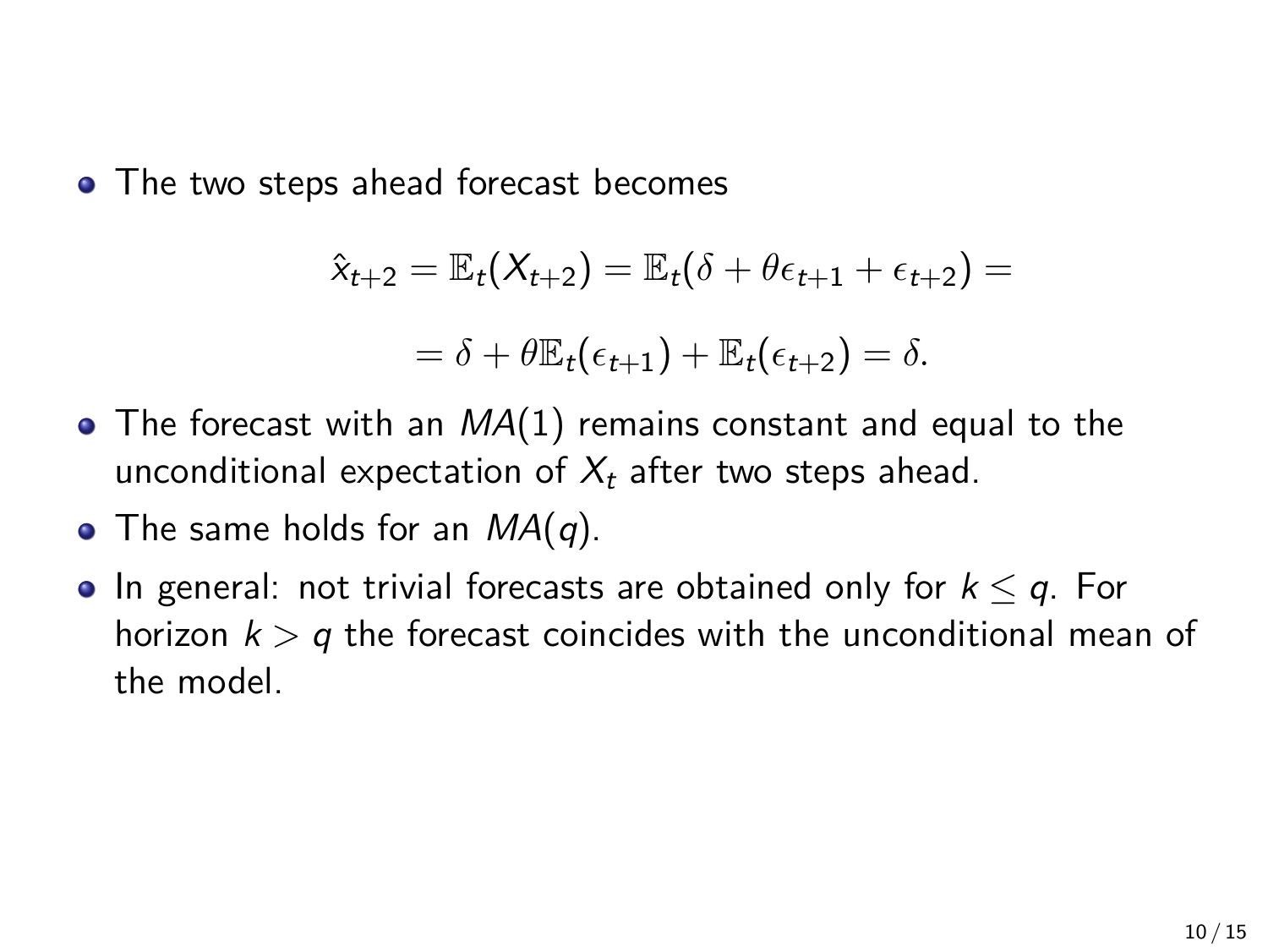• The forecasting error is

$$
e_{t+2} = X_{t+2} - \hat{X}_{t+2} = \delta + \theta \epsilon_{t+1} + \epsilon_{t+2} - \delta = \theta \epsilon_{t+1} + \epsilon_{t+2}
$$

**o** It follows that

$$
Var(e_{t+2}) = Var(\theta \epsilon_{t+1} + \epsilon_{t+2}) = \sigma^2(1+\theta^2)
$$

- for any step ahead with  $k > 2$ , the variance of the error becomes  $\sigma^2 (1 + \theta^2)$ , that is the unconditional variance of the  $\mathit{MA}(1)$  process.
- The same can be generalized for an *MA*(*q*) process with variance  $\sigma^2(1 + \theta_1^2 + \cdots + \theta_q^2).$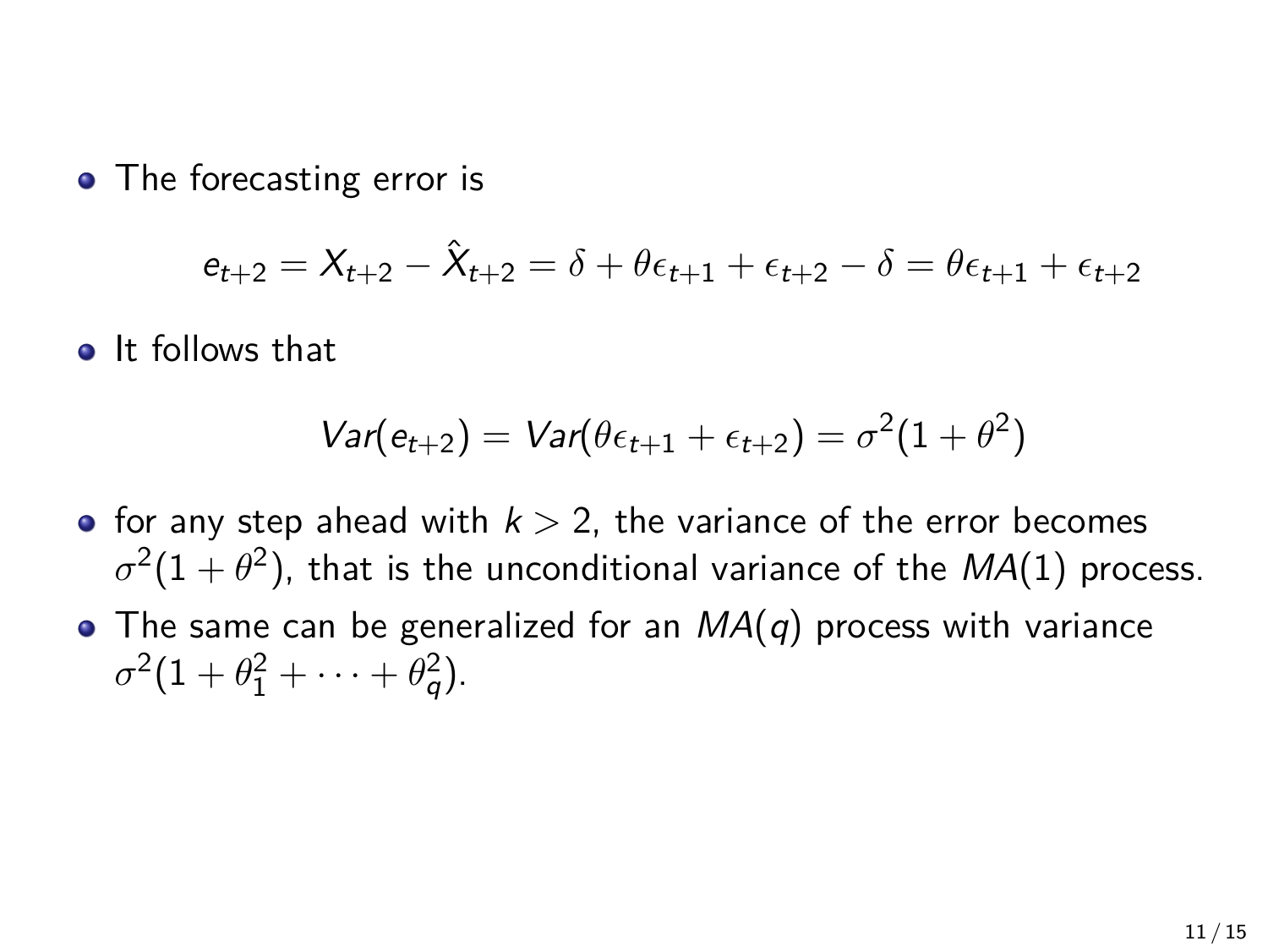## Forecast with ARMA(1,1)

Consider the *ARMA*(1*,* 1)

$$
X_t = \delta + \varphi X_{t-1} + \theta \epsilon_{t-1} + \epsilon_t.
$$

• The uno step ahead forecast is given by

$$
\hat{x}_{t+1} = \mathbb{E}_t(X_{t+1}) = \mathbb{E}_t(\delta + \varphi X_t + \theta \epsilon_t + \epsilon_{t+1}) = \delta + \varphi x_t + \theta e_t.
$$

**o** The forecast error is

$$
e_{t+1} = X_{t+1} - \hat{X}_{t+1} = \epsilon_{t+1}.
$$

**o** Its variance is

$$
Var(e_{t+1})=\sigma^2.
$$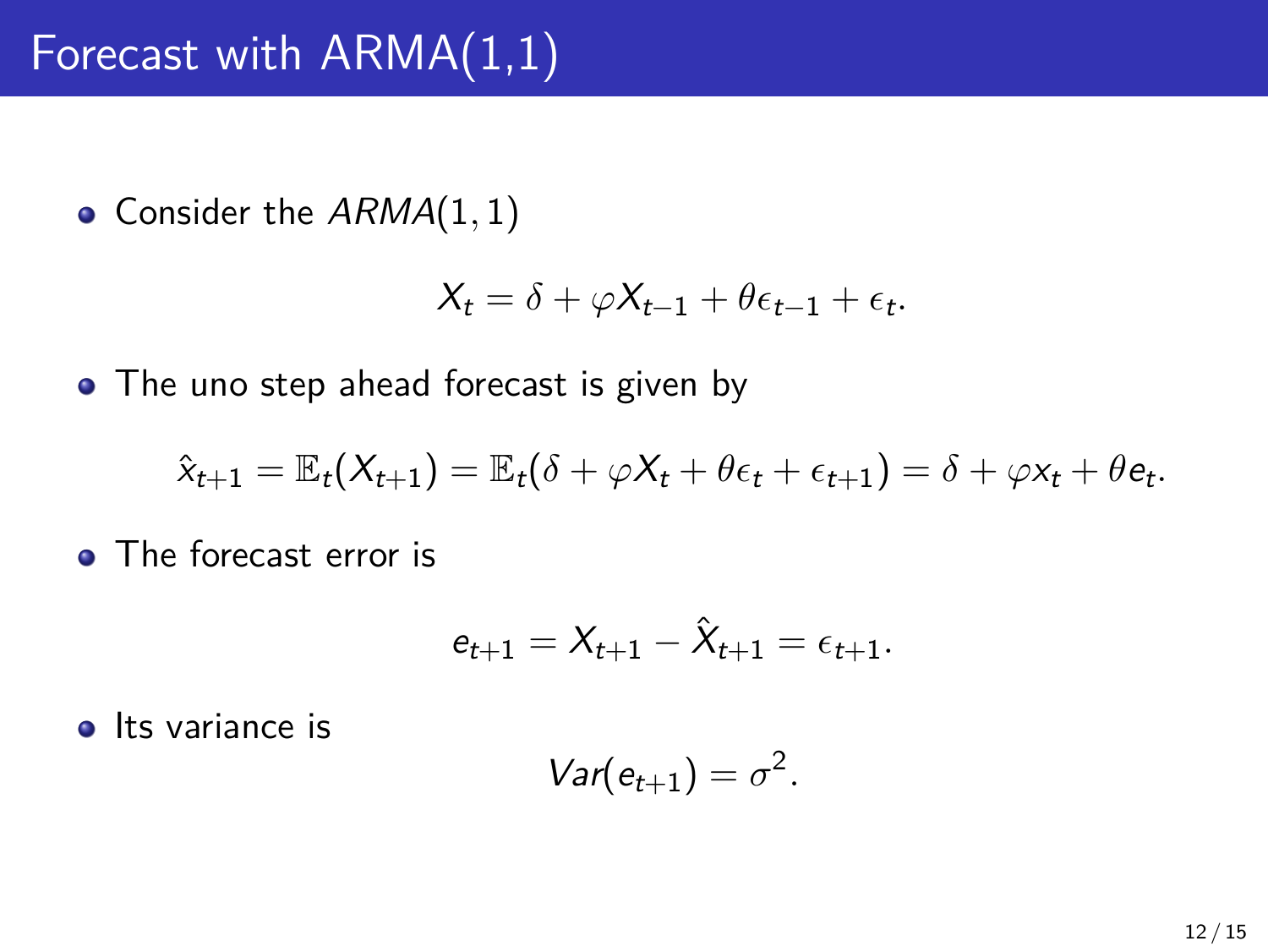• The forecast for  $k = 2$  is

$$
\hat{x}_{t+2} = \mathbb{E}_t(X_{t+2}) = \mathbb{E}_t(\delta + \varphi X_{t+1} + \theta \epsilon_{t+1} + \epsilon_{t+2}) = \delta + \varphi \hat{x}_{t+1} =
$$

$$
= \delta(1 + \varphi) + \varphi^2 x_t + \theta \varphi e_t.
$$

• The forecast error is

$$
e_{t+2} = X_{t+2} - \hat{X}_{t+2} = \delta + \varphi X_{t+1} + \theta \epsilon_{t+1} + \epsilon_{t+2} - (\delta + \varphi \hat{X}_{t+1}) =
$$
  
=  $\varphi e_{t+1} + \theta \epsilon_{t+1} + \epsilon_{t+2} = (\varphi + \delta) \epsilon_{t+1} + \epsilon_{t+2}.$ 

Notice that it has null expected value and variance equal to

$$
Var(e_{t+2}) = \sigma^2((\varphi + \delta)^2 + 1).
$$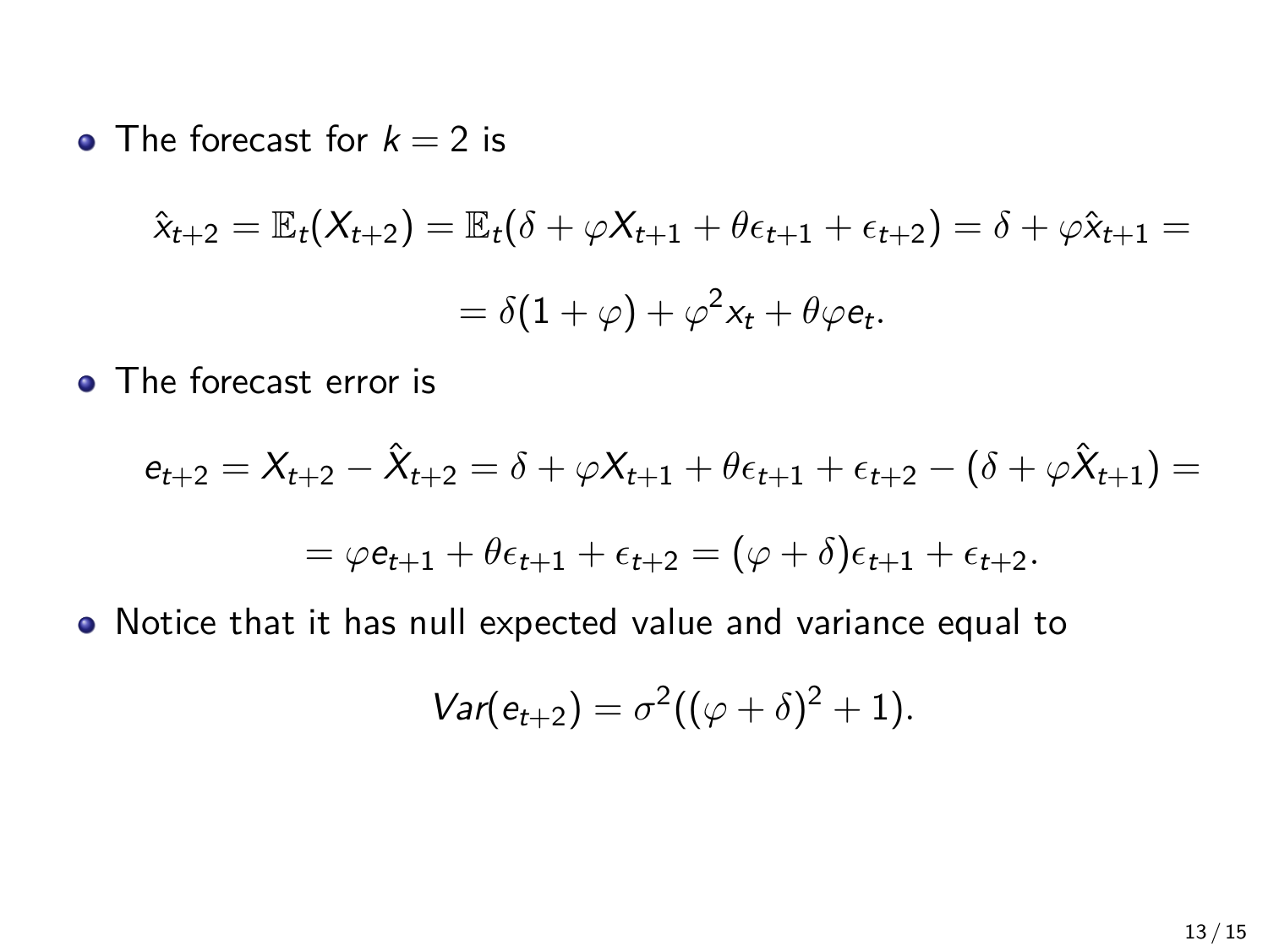By iterating, the *k* steps ahead forecast is given by

$$
\hat{x}_{t+k} = \delta(1+\varphi+\varphi^2+\cdots+\varphi^{k-1})+\varphi^k x_t + \theta \varphi^{k-1} e_t.
$$

- As *k* goes to *∞* the variance tends to the unconditional variance of the process.
- Notice that after the second step ahead the predictor resenbles that of an *AR*(1). Indeed, its asymptotic behaviour is exactly that of an *AR*(1).

=*⇒*

When *k >* 1 the behaviour of the forecast is dominated by the autoregressive part.